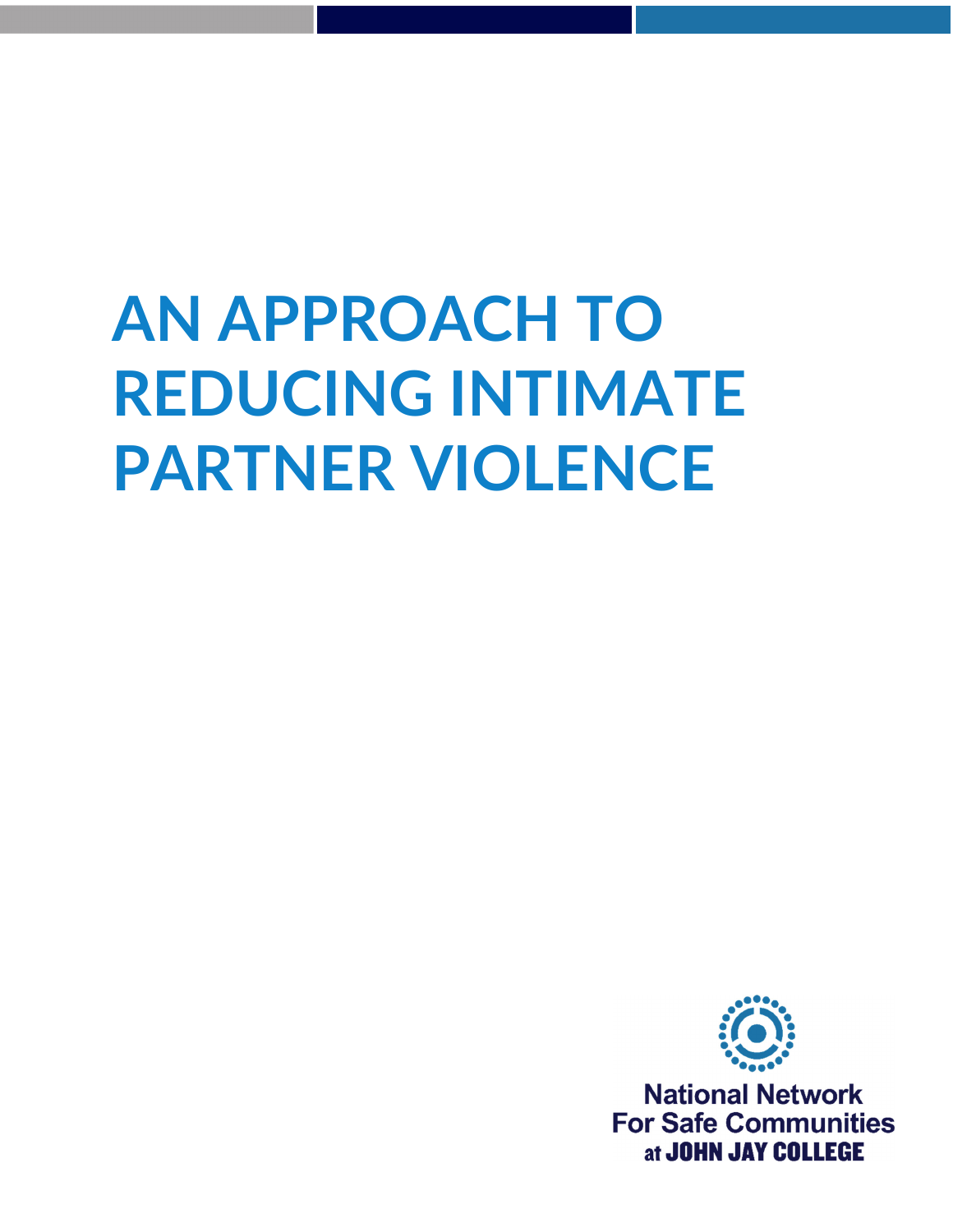# **CONTENTS**

| Applying the National Network's Principles to Intimate Partner Violence 5 |  |
|---------------------------------------------------------------------------|--|
|                                                                           |  |
|                                                                           |  |
|                                                                           |  |
|                                                                           |  |
|                                                                           |  |
|                                                                           |  |
|                                                                           |  |
|                                                                           |  |
|                                                                           |  |
|                                                                           |  |
|                                                                           |  |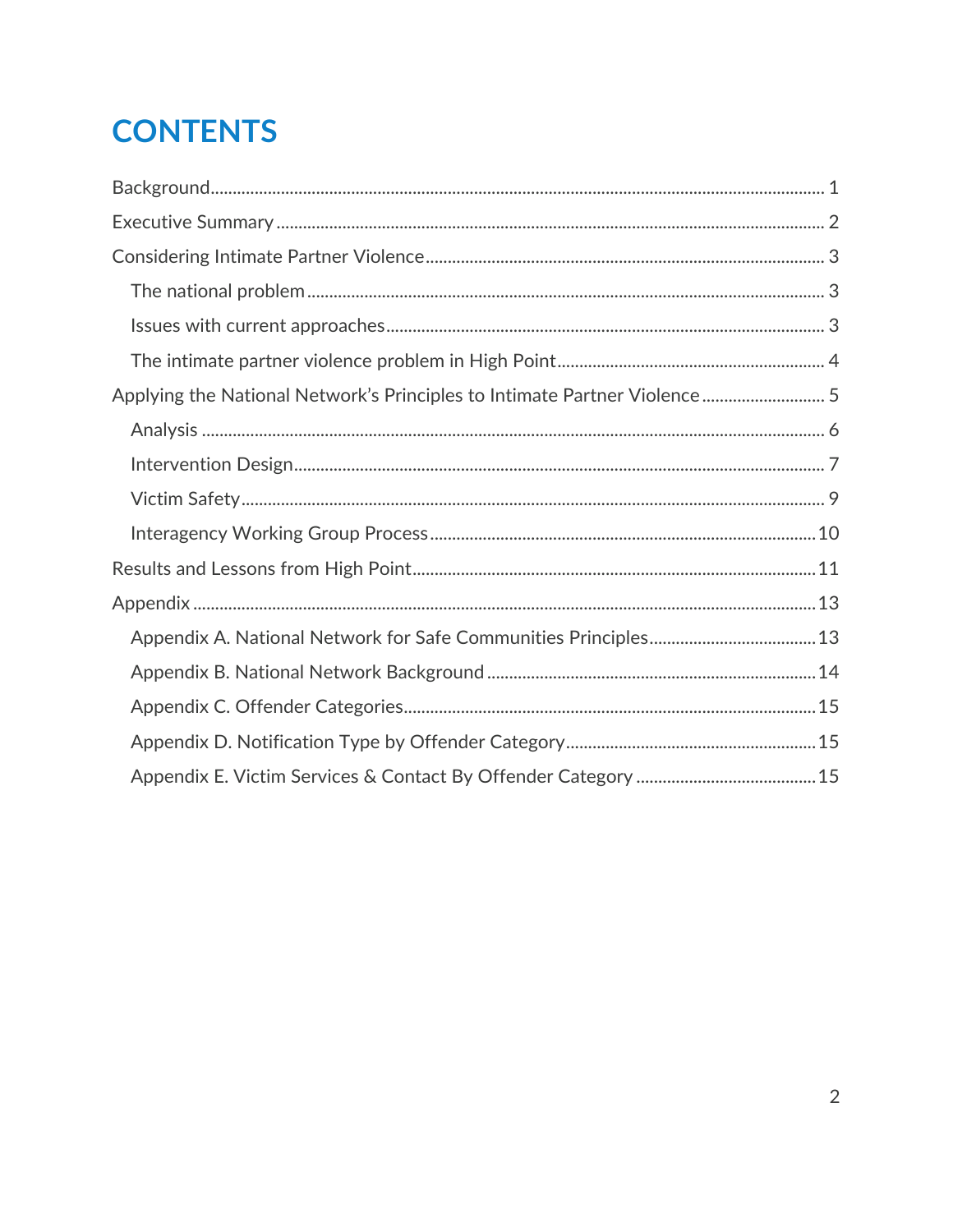## **BACKGROUND**

The National Network for Safe Communities ("National Network") at John Jay College of Criminal Justice launched in 2009 under the direction of David M. Kennedy. The National Network focuses on supporting the implementation of strategies proven to reduce violence and improve public safety, minimize arrest and incarceration, and strengthen relationships between law enforcement and distressed communities in cities across the country. The National Network's strategies operate along the following guiding principles (see Appendix A for the full text):

- First do no harm
- Strengthen communities' capacity to prevent violence
- Enhance legitimacy
- Offer help to those who want it
- **Get deterrence right**

• Use enforcement strategically

These principles have informed a variety of evidence‐based interventions with rapid and dramatic impact on violence (see Appendix B for more background on the National Network). The National Network has long been committed to expanding the use of the model and there is now reason to believe that this framework holds great promise for reducing the pervasive problem of intimate partner violence.<sup>1</sup>

 $1$  Historically, the term domestic violence has been broadly used globally to refer to intimate partner violence but it also encompasses family violence—child abuse, intra‐family abuse, and elder abuse. Intimate partner violence, however, is more specific in scope, referring to physical, sexual, or psychological harm by a current or former intimate partner or spouse. While the terms are often used interchangeably, they are not always synonymous. Here and throughout all uses of intimate partner violence and domestic violence are intentional.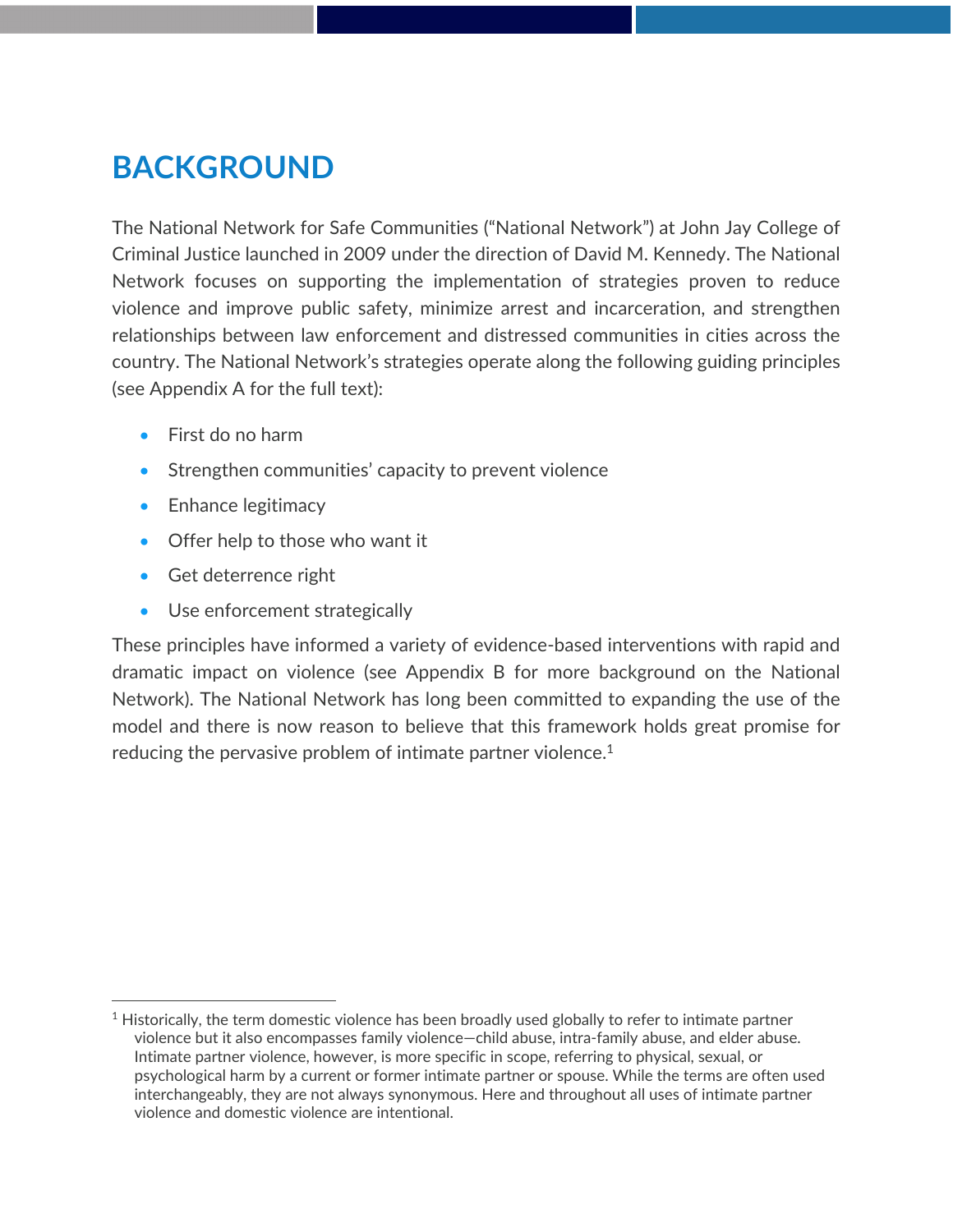# **EXECUTIVE SUMMARY**

The Intimate Partner Violence Intervention (IPVI) uses the National Network principles that have informed effective interventions against homicide, gun violence, drug markets, and other critical public safety problems and applies them to intimate partner violence.

Through a partnership between law enforcement, community members, social service providers, and victims' advocates, the IPVI strategy aims to remove the burden of preventing IPV from victims; intervene early in the repeat victimization process; make it clear to even low‐level offenders that IPV will not be tolerated; and take special action to deter and, if necessary, incapacitate the most dangerous offenders. The strategy includes close partnership with victims' advocates to ensure that victims have access to safety and support structures and are not exposed to unintended harm.

Beginning in 2009, police and community partners in High Point, North Carolina worked with National Network Director David Kennedy and others to test whether this approach could work to reduce IPV. An evaluation of the implementation has found dramatic reductions in IPV homicide and in reoffending among notified offenders, and reductions in calls for service and victim injuries.2

The National Network believes that High Point's IPVI work and its results may provide a framework for communities across the country looking for a way to address IPV.

<sup>&</sup>lt;sup>2</sup> Sechrist, S. M. & Weil, J. D. (2014, June). The High Point OFDVI: Preliminary Evaluation Results. In D. K. Kennedy (Chair), *Using Focused Deterrence to Combat Domestic Violence.* Symposium presented at the John Jay College of Criminal Justice International Conference. The Rule of Law in an Era of Change: Security, Social Justice, and Inclusive Governance, Athens, Greece. Retrieved from http://ncnsc.uncg.edu/wp‐content/uploads/2013/11/2014‐June‐John‐Jay‐Conference‐Evaluation‐ Presentation.pdf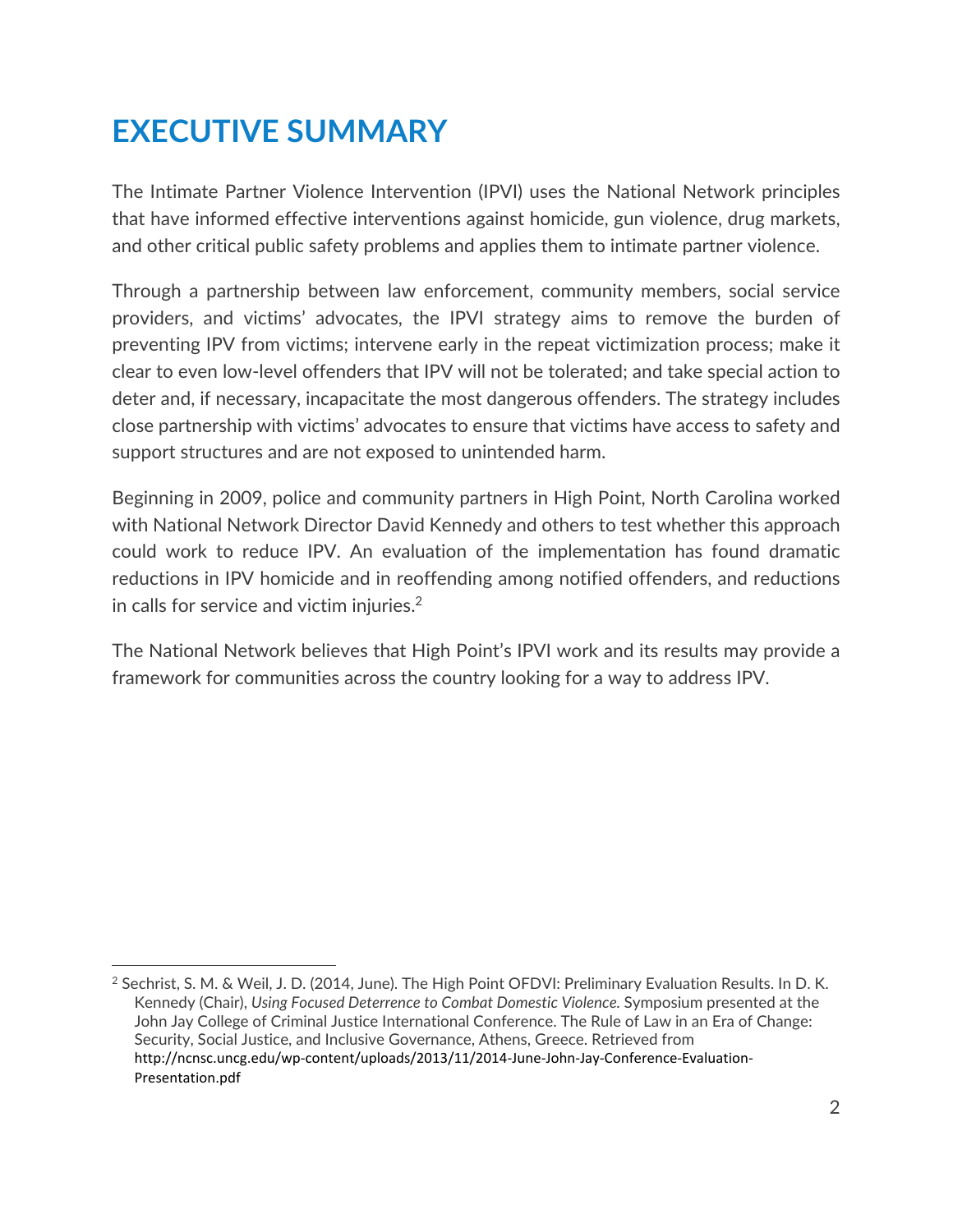## **CONSIDERING INTIMATE PARTNER VIOLENCE**

#### **THE NATIONAL PROBLEM**

Intimate partner violence remains an enormous problem nationally. This violence drives deep harm to victims, their children, and their extended families and frequently involves long cycles of control and psychological abuse, repeat victimization by multiple offenders, offenders repeatedly victimizing multiple victims, intergenerational cycles of violence, and many associated impacts.

Intimate partner homicides make up 40 to 50 percent of all the murders of women in the United States.<sup>3</sup> It ranks among the top calls for service to police departments and the effects of IPV are profoundly damaging to communities.<sup>4</sup> This violence also drains the resources of employers, health care providers and the criminal justice system as a whole.

#### **ISSUES WITH CURRENT APPROACHES**

Traditional police and criminal justice policies have placed an undue burden on victims to take action—often asking that they leave the relationship; relocate their children; enter shelters; resituate their lives and finances; and take affirmative criminal justice steps, such as participating in legal action against their partners, that put them and their children at further risk. The dominant criminal justice measures available to address offenders—such as mandatory arrest—have, in fact, often been criminogenic and left victims vulnerable to offenders following their release. Treatment options typically offered for rehabilitating the most serious offenders were largely ineffective. Moreover, the most innovative and

<sup>3</sup> Campbell, J.C., et al. (2003, November). Assessing Risk Factors for Intimate Partner Homicide. NIJ Journal 250: 14–19, NCJ 196547.

<sup>4</sup> Klien, A. (2009, June). Practical Implications of Current Domestic Violence Research for Law Enforcement, Prosecutors and Judges. Special Report for National Institute of Justice. Contact number 2007M‐07032; Friday, P., Lord, V., Exum, M., & Hartman, J. (2006, May). Evaluating the Impact of a Specialized Domestic Violence Police Unit. Final report for National Institute of Justice. Grant number 2004‐WG‐BX‐0004. Washington, DC: U.S. Department of Justice, National Institute of Justice, NCJ 215916. Retrieved from http://www.ncjrs.gov/App/Publications/abstract.aspx?ID=237505; Hendricks, J., (Ed.) (1991). Crisis Intervention in Criminal Justice and Social Services. Springfield, IL: Charles C Thomas Publishers.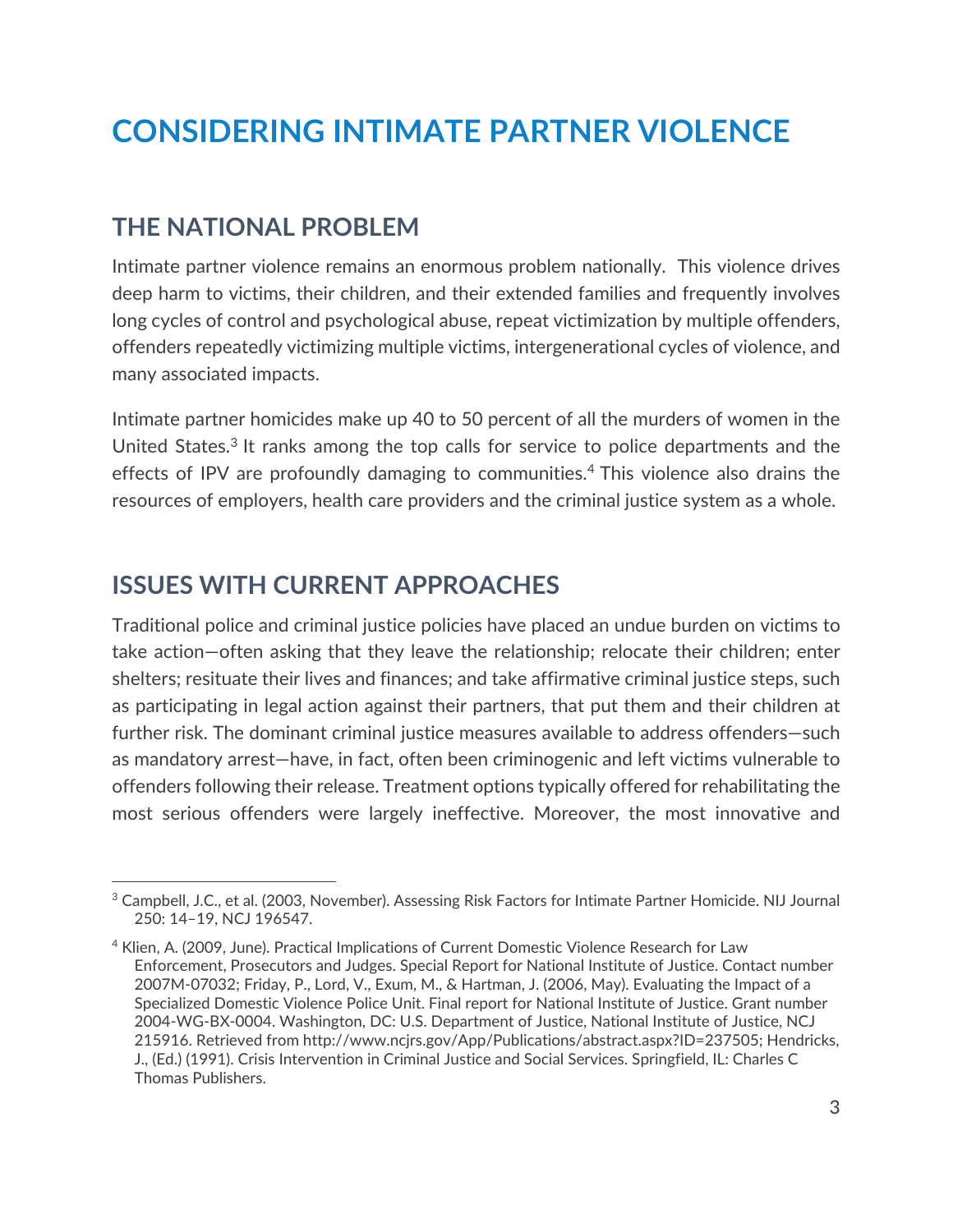promising criminal justice frameworks—community policing, problem‐oriented policing, intelligence‐led policing, etc.—have not been applied to IPV.

#### **THE INTIMATE PARTNER VIOLENCE PROBLEM IN HIGH POINT**

Like many cities across the country, High Point, North Carolina, has grappled with a seemingly intractable IPV problem for many years, with a third of the city's murders occurring between intimate partners.<sup>5</sup> Between 2004 and 2009 there were 17 intimate partner homicides in High Point.

Between 2010 and 2014, High Point averaged more than 5,000 calls a year related to domestic disturbances. Statistics from 2009 revealed that after handling 5,134 domestic calls for service, averaging 25 minutes per call and always involving two officers, HPPD had spent 6,295 hours on domestic disturbance calls that resulted in 424 arrests. While the department's approach led to high arrest numbers, common use of protective orders, and aggressive prosecution strategies, IPV persisted. Between 2004 and 2008 IPV was the single greatest driver of homicides in High Point, accounting for 32% of the city's total. Reflecting on the problem, then‐Chief of Police Jim Fealy said: "Sometimes over half of our homicides had been domestic violence‐related…I know that statistically we are well above the national average. We are well above the state average. That is unacceptable. We can do better than that...we have not put our best efforts forward."<sup>6</sup>

<sup>5</sup> Buntin, J. (2016, March). How High Point NC Solved its Domestic Violence Problem. *Governing*.

<sup>6</sup> Sechrist, S.M., Weil, J.D.L., & Shelton T.L. (2016 A). *Evaluation of the Offender Focused Domestic Violence Initiative (OFDVI) in High Point, NC and Replication in Lexington, NC.* Executive Summary for Community Oriented Policing Services. Washington, DC: US Department of Justice.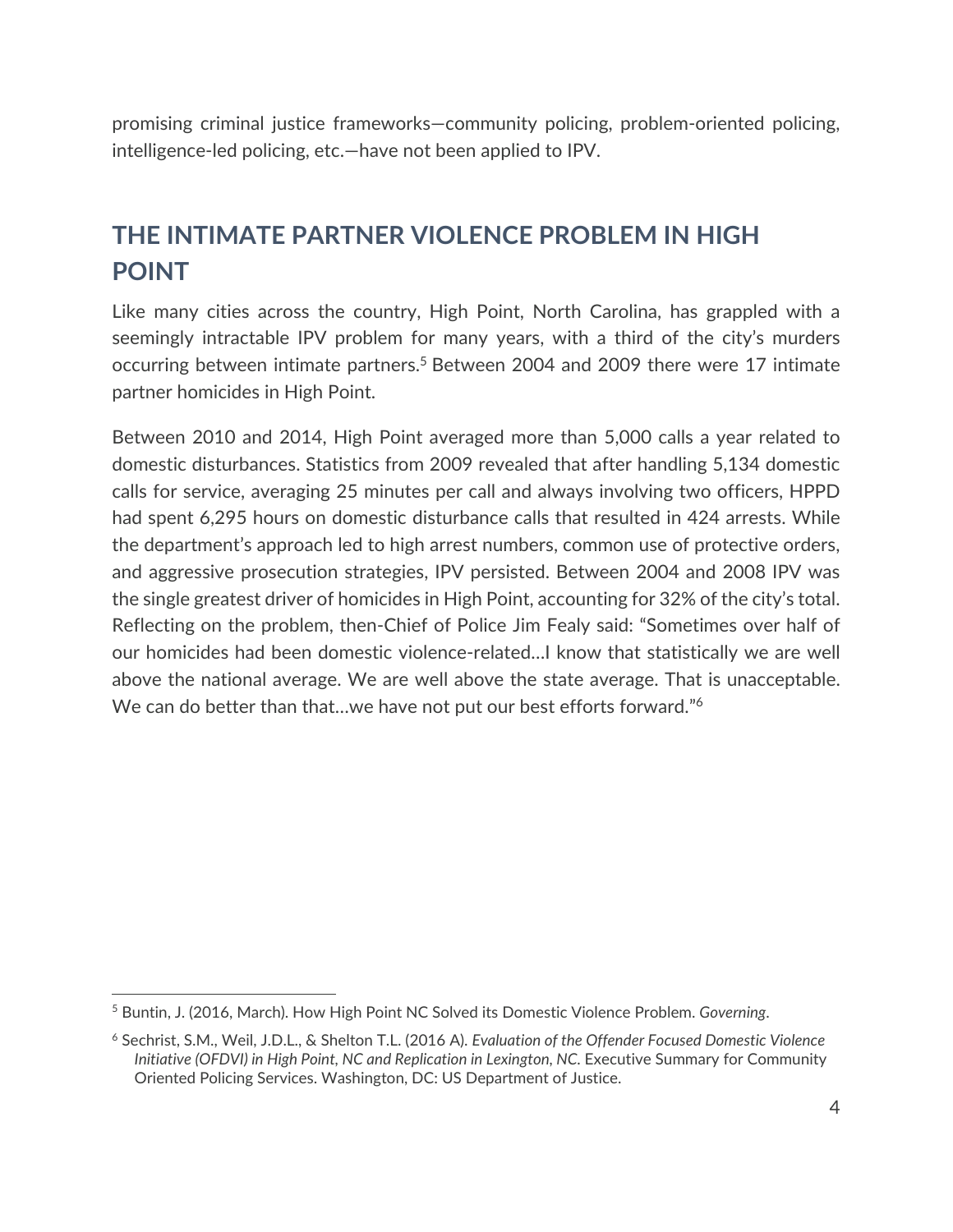# **APPLYING THE NATIONAL NETWORK'S PRINCIPLES TO INTIMATE PARTNER VIOLENCE**

In general, the National Network's model identifies a particular serious crime problem; assembles a partnership of law enforcement, community leaders, and social service providers; conducts research to identify the small number of people driving the majority of serious offending; responds to continued offending by "pulling levers" with a variety of creative and non‐traditional sanctions; focuses services and community resources on offenders; and directly and repeatedly communicates to the small, high‐risk group. This communication includes a moral message from the community against offending, prior notice of the legal consequences for further offending, and an offer of help. In the context of IPV, strategically tailored help and community resources are also offered to survivors and victims of IPV, while ensuring their confidentiality and safety.

The IPVI structure is designed to address all IPV offenders known to the criminal justice system with a focus on the most vulnerable victims harmed by the most dangerous offenders; make it clear to low‐level offenders that IPV will not be tolerated; and take special, escalating action to deter and, if necessary, incapacitate offenders who are not deterred by lower level sanctions. The process of designing the intervention was infused from the outset with a deep consciousness that—unlike any of the work the partners had done together previously—in this case intervention carried real potential to put victims at further risk. Putting offenders on notice could spur them to further abuse and control victims (which could look like "success," as victims stopped calling police). With their central focus on ensuring that they would do victims no harm, High Point enlisted the expertise of victims' advocates with special experience in supporting and protecting victims at highest risk. No action would be taken until the partners had addressed and planned for these critical concerns.

One of the essential elements identified in High Point was the ability to focus on offenders at early stages of offending before violence escalates, and to create strong community norms against IPV, and clear expectations for consequences, from the beginning. The structure aims to change responses to IPVI, show offenders early on that IPV is a priority, and counter the "experiential effect"—the psychological process by which offenders learn from their experience with the justice system that offending will be tolerated and that they will get away with it. A parallel structure notifies victims and matches them with services and support at each level of offending.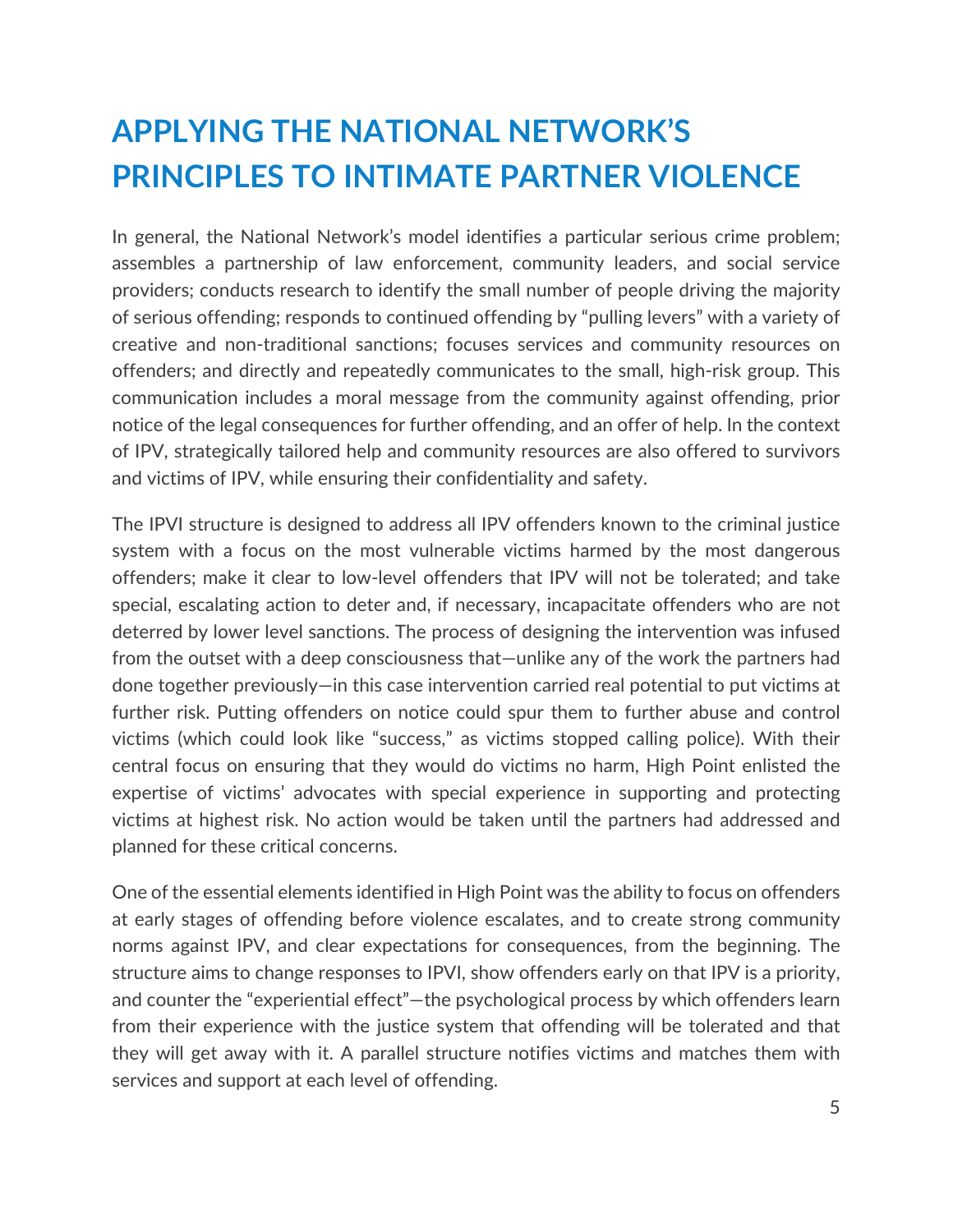#### **ANALYSIS**

A detailed analysis of High Point's IPV and HPPD's handling of the problem revealed important facts about offenders and IPV dynamics and helped show why their traditional approach was not sufficient to protect the most vulnerable victims from the most dangerous offenders and hold those offenders accountable.

In analyzing the problem, the multidisciplinary working group—including academics and researchers, law enforcement officials, victims' advocates, community leaders, and social service providers—relied on academic studies, expert knowledge, and critically, research on HPPD's arrest data. The first step was an analysis of ten years of data that indicated high rates of intimate partner violence and revealed certain characteristics of chronic offenders. While IPV was spread equally across the city geographically and demographically, minorities and low income families suffered disproportionately from IPV homicides. The IPV homicide offender profile was 86 percent minority, 93 percent unemployed, and virtually all low income. Analysis found that IPV homicide offenders in High Point averaged 10.6 prior arrests, with assault as the predominant charge—all offenders had an offense history beyond IPV incidents. Further, between 2000 and 2010, 1,033 people were charged with a domestic‐related offense in High Point, totaling 10,328 distinct charges.7 Most had lengthy criminal histories with frequent contact with the justice system.

The working group's main discoveries were that they did not, but could, track the number of IPV calls separately from domestic disturbances; that IPV offenders were not different from other violent offenders and that their crimes were not secret; that controlling the offender would be more realistic in cases where the victim continued to be involved in the relationship; and that they could take advantage of early intervention in an effort to deter further offending. They also discovered that they did not, but could, coordinate efforts between law enforcement, community members, social service providers, and victims' advocates to increase interagency knowledge of offending, improve the process of early intervention, and address particular IPV cases.

<sup>7</sup> Sechrist, S. M. & Weil, J. D. (2014, June). The High Point OFDVI: Preliminary Evaluation Results. In D. M. Kennedy (Chair), *Using Focused Deterrence to Combat Domestic Violence.* Symposium presented at the John Jay College of Criminal Justice International Conference. The Rule of Law in an Era of Change: Security, Social Justice, and Inclusive Governance, Athens, Greece. Retrieved from http://ncnsc.uncg.edu/wp-content/uploads/2013/11/2014‐June‐John‐Jay‐Conference‐Evaluation‐ Presentation.pdf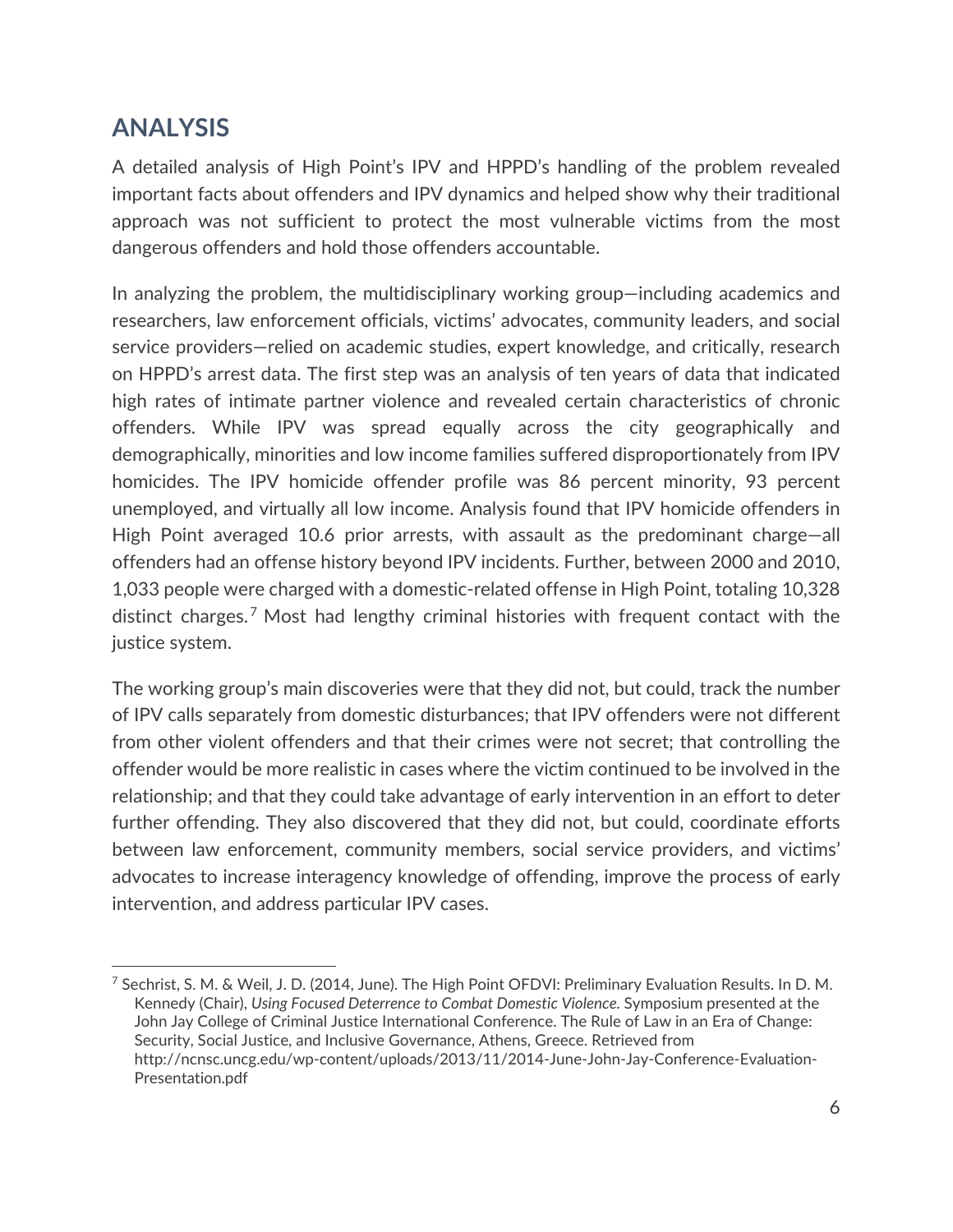#### **INTERVENTION DESIGN**

High Point's analysis had several implications for designing an intervention. Not all IPV offenders, including seriously violent IPV offenders, are known to law enforcement. However, there is a class of seriously violent IPV offenders, disproportionately involved with the most vulnerable class of victims, who are known to law enforcement and readily identifiable. They believed this class of offenders might be vulnerable to a focused, deliberate intervention, while a deterrence regime could be designed for lower level offenders.

Existing research on mandatory arrest suggested that IPV offenders with "a stake in conformity" could be deterred by relatively early, low-level criminal justice responses.<sup>8</sup> In the case of known chronic IPV offenders, the High Point partners' research showed that virtually all of them also had extensive criminal histories across other crime categories. Thus, many of them did not need to be addressed solely through IPV and related offending. Instead, law enforcement could "pull levers" on any actionable offense, many of these more legally meaningful than their IPV offending, such as a drug trafficking or possession offense, a probation or parole violation, a drunk driving offense, a weapons charge, a nondomestic assault, or the like. These increased legal risks could be communicated to offenders, along with clear moral standards from their community against IPV, to deter further offending. Those who did not respond to this message could, if necessary, be incapacitated.

The High Point partners' intention to address all offenders, across different levels of severity, required a four-level approach (see Offender Categories at Appendix C.). After offenders were identified during the research phase, they were assigned to one of the four levels, each of which received a tailored message.

Low-level suspects for whom there was an IPV call for service but not probable cause for an arrest were assigned to the "D-level." Within a day of the call, an officer would handdeliver a letter, signed by the chief, that let them know they were being monitored for IPV offending, conveyed a community moral message against IPV, and gave customized notice of their personal legal consequences for further offending.

<sup>8</sup> Sherman, L. W., & Smith, D. A. (1992). Crime, Punishment, and Stake in Conformity: Legal and Informal Control of Domestic Violence. *American Sociological Review 57(5)*.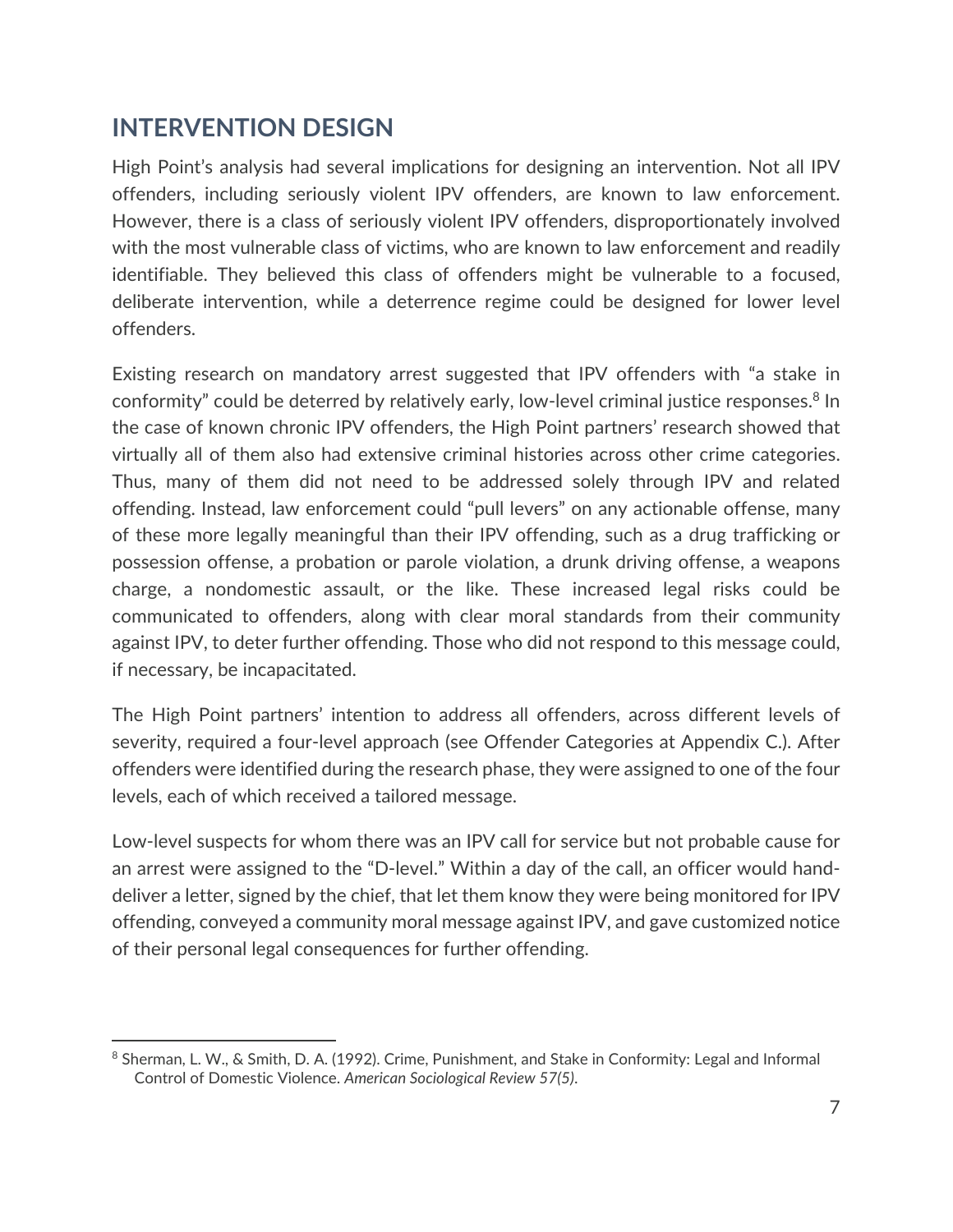Offenders who had picked up a first IPV arrest since the strategy began were assigned to the "C‐level." In jail, a detective would visit them, explaining the new approach and giving them a notification in person that included warnings about heightened consequences, such as increased bail, enhanced prosecution, and tightened probation conditions. Police also added the names of C‐level offenders to their alert system so officers would know they were dealing with a special offender if they stopped that person or responded to a call. Interagency coordination through the working group meant that police representatives would flag C‐level offenders to prosecutors and judges for prioritization and potentially for enhanced bail or supervision.

"B‐level" offenders, those with a history of IPV who went on to commit another offense, were mandated to attend a "call-in" meeting, where community members and law enforcement joined together to directly engage with the offenders and clearly communicate 1) a credible moral message against IPV, 2) a credible law enforcement message about the consequences of further IPV, and 3) a genuine offer of help for those who want to change. The law enforcement message included an explicit warning about the enhanced agency attention the offenders were now exposed to and that the partners would if necessary seek "pulling levers" options discussed above – drug charges, probation or parole violation, weapons charges, etc. – if offenders committed a further IPV offense (Rob Lang, North Carolina's Middle District Assistant U.S. Attorney, put a particularly fine point on this, telling the assembled offenders, "I will send somebody to buy drugs from you").

Those with a history of severe IPV offending were assigned to the "A‐level," arrested immediately, and held up to other offenders as deterrent examples, and occasionally incapacitated using non‐IPV charges, such as unrelated stranger assaults, that often carried heavier sanctions than the most current IPV incident (see Notification Type by Offender Category at Appendix D.).

High Point began its implementation by focusing on A‐level offenders, the most violent, who were initially identified in 2009 and targeted as examples. Notifications for the B‐, C‐ , and D‐level offenders began later, in 2011, with the first call‐in in early 2012 (for purposes of tracking homicide High Point generally marks 2009 as the start of the intervention; for other purposes, the city usually looks to 2011). At the "call-in," communication with the B‐level offenders explained the targeted IPV offenses and gave prior notice of what the legal consequences would be. This communication was especially important to High Point's implementation because the strategy established new rules and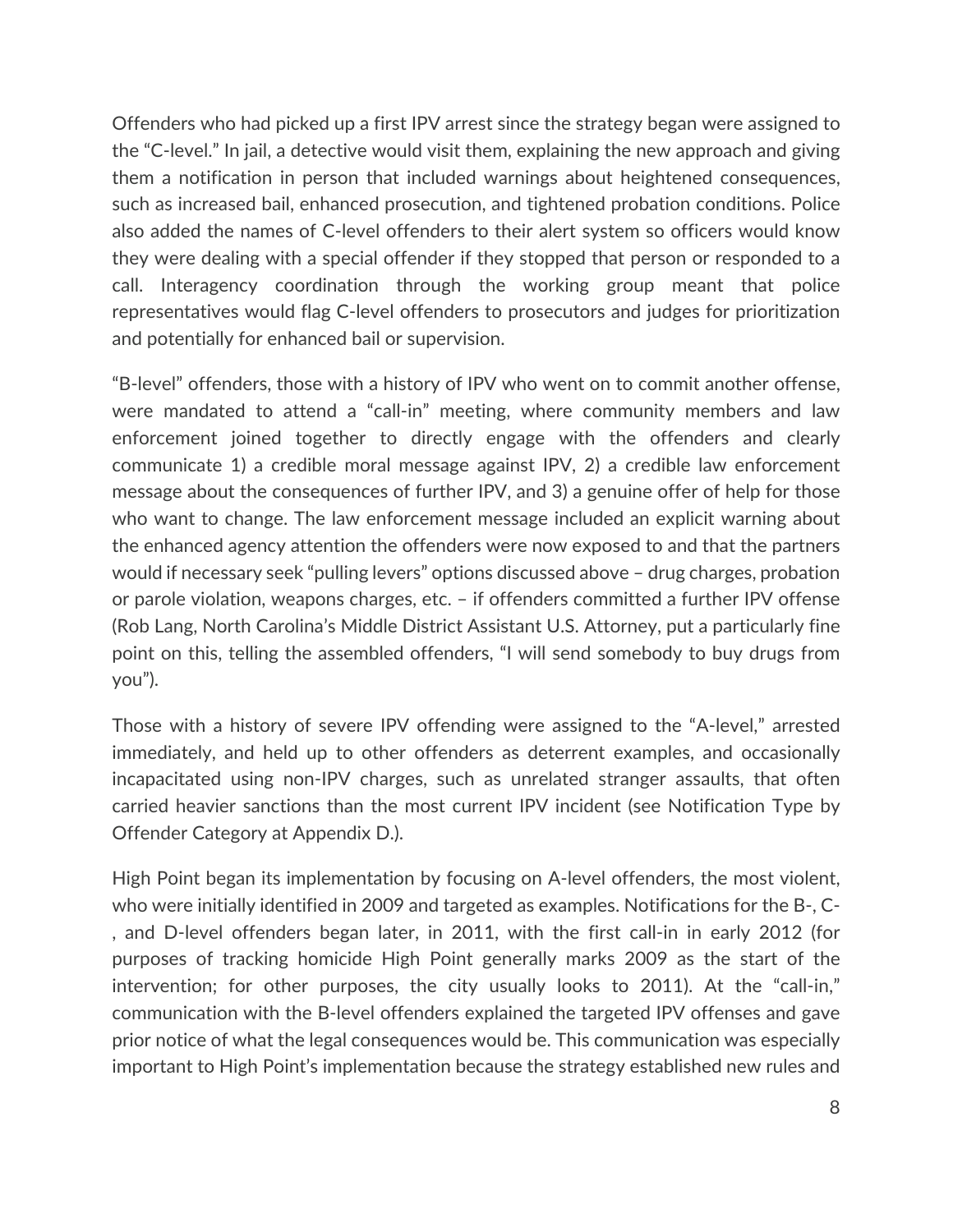opportunities for offenders: certain offenses that may have been overlooked in the past were being prioritized; sanctions that typically would not have been tied to the violence against their intimate partner were reviewed more closely and prioritized for prosecution; and new resources and programs were made available to offenders. The call-in also mobilized the "community moral voice," a message from respected community members against IPV, with the aim of elevating informal social control that discourages further offending.

This method of direct communication gives offenders the information they need to stop committing the target offenses and avoid legal consequences. Additionally, by notifying offenders in advance, the High Point IPVI partnership began to reverse community and offender perceptions that law enforcement applies punishments arbitrarily or based on personal prejudice, and thereby contributed to improved perceptions of law enforcement legitimacy. Critically, High Point's call-ins reinforced to the offender that this and any future actions against them were led by law enforcement and were not initiated at the request of the victim—an important measure to ensure victim safety.

#### **VICTIM SAFETY**

High Point structured, in parallel, protective measures for victims that corresponded to each phase of offending. Following a D‐level offense, the victim received a letter detailing available services; a C‐level offense was followed by in‐person victim outreach to offer services; when B‐level offenders were called in, social services and victims' advocates made direct contact with associated victims to ensure victim safety and get feedback on offender's post‐call‐in behavior; and A‐level offenses were followed by direct outreach by victims' advocates to offer all available support and safety planning structures (see Victim Services & Contact By Offender Category at Appendix E.). Victims of B‐level offenders were also offered safety-planning and third-party reporting opportunities in which neighbors, family members, friends, co-workers, and the like were mobilized to report directly to police if they had reason to believe the victim was at risk or being harmed and could not themselves contact police. (This measure was later connected to several successful critical-incident interventions for victims at immediate and extreme risk.) Having a strong partnership with the IPV advocacy community, independent from its law enforcement partners, has given the High Point partnership a unique perspective on the risks and challenges of their work and better equipped them to protect victims.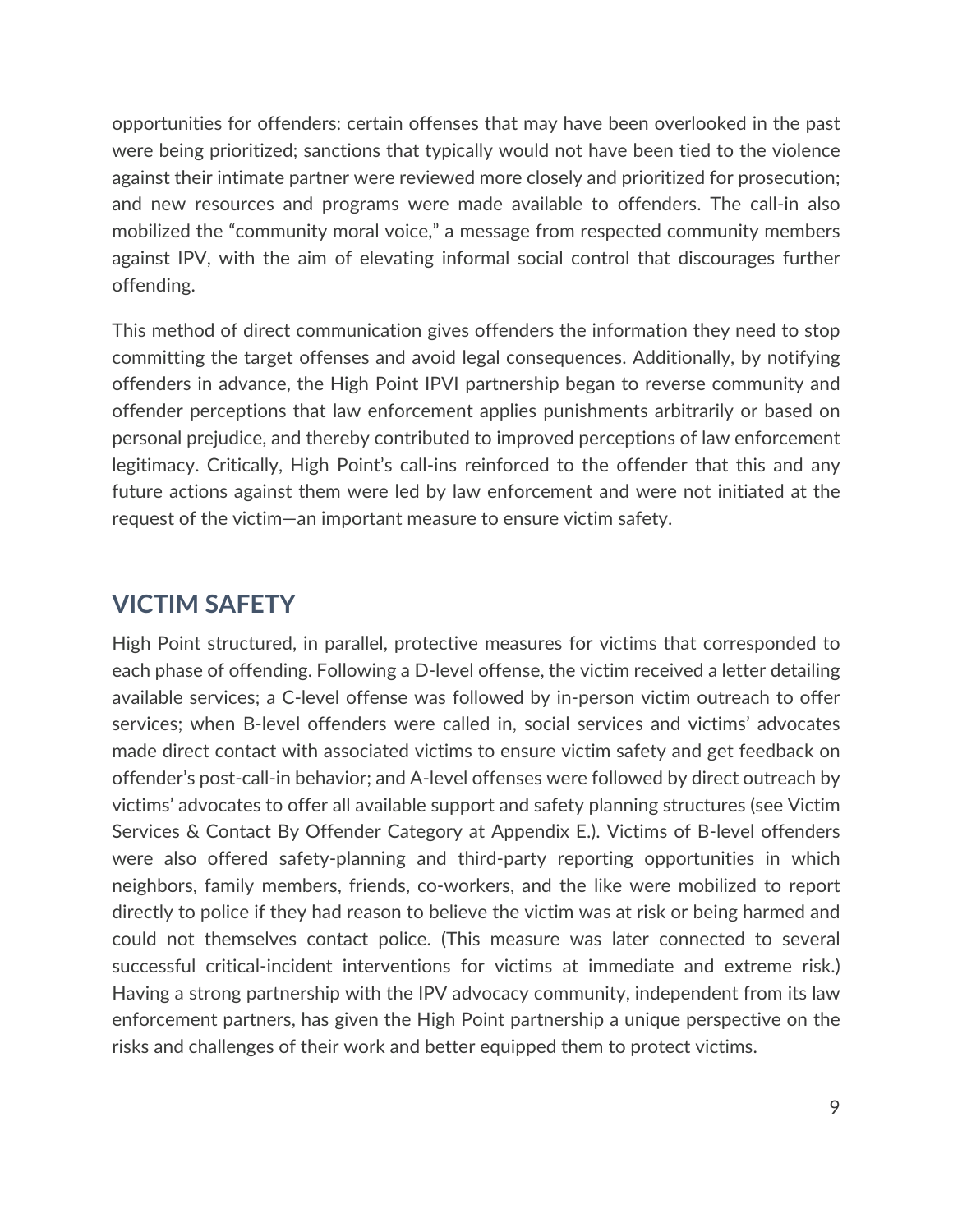#### **INTERAGENCY WORKING GROUP PROCESS**

Integral to accomplishing these goals was High Point's move to establish an unprecedented interagency working group—including police, prosecutors, probation and parole, victims' advocates, family services, social service providers, and community members. The group met weekly for the first six months of implementation and focused exclusively on the strategy. During this crucial initial period, the group dedicated itself to operational concerns: ensuring implementation fidelity, focusing on responses to high risk people and situations, coordinating to keep victims safe, coordinating agency action on enforcement, and planning offender notifications. As implementation has continued, the working group has moved to biweekly meetings and focuses increasingly on refined aspects of continued implementation. The High Point partners believe this process has been central to the effectiveness of the strategy as a whole. It allows them to address issues with system function and coordination, share updates on particular cases and coordinate to prioritize high‐risk ones, develop methods to communicate important information for victim safety while keeping confidentiality concerns at the fore, and maintain momentum and buy‐in from partners. "The interagency working group is critical to the success of our strategy," says High Point Police Captain Timothy Ellenberger, the officer in charge of the intervention's daily operations. "The group is able to close gaps, change processes, and focus on solutions because we all recognize everyone else's expertise. For example, the cops are good at dealing with the bad guys, but not so great at dealing with the victims. The advocates are good at dealing with the victims, but not experienced at dealing with the bad guys. So, with a comprehensive group of abilities, we can come up with a solution to just about any problem."9

Taken as a whole, High Point's response includes measures to protect the most vulnerable women from dangerous abusers; shift the burden of addressing abuse from victims to law enforcement and the larger community; focus the strategy on the most dangerous, chronic abusers; counter the "experiential effect," or the lessons offenders learn from their and others' experience with the lack of legal consequences; take advantage of the deterrence opportunities provided by offenders' many and various offenses; and avoid putting victims at additional risk.

<sup>9</sup> Ellenberger, T., personal communication, December 12, 2016.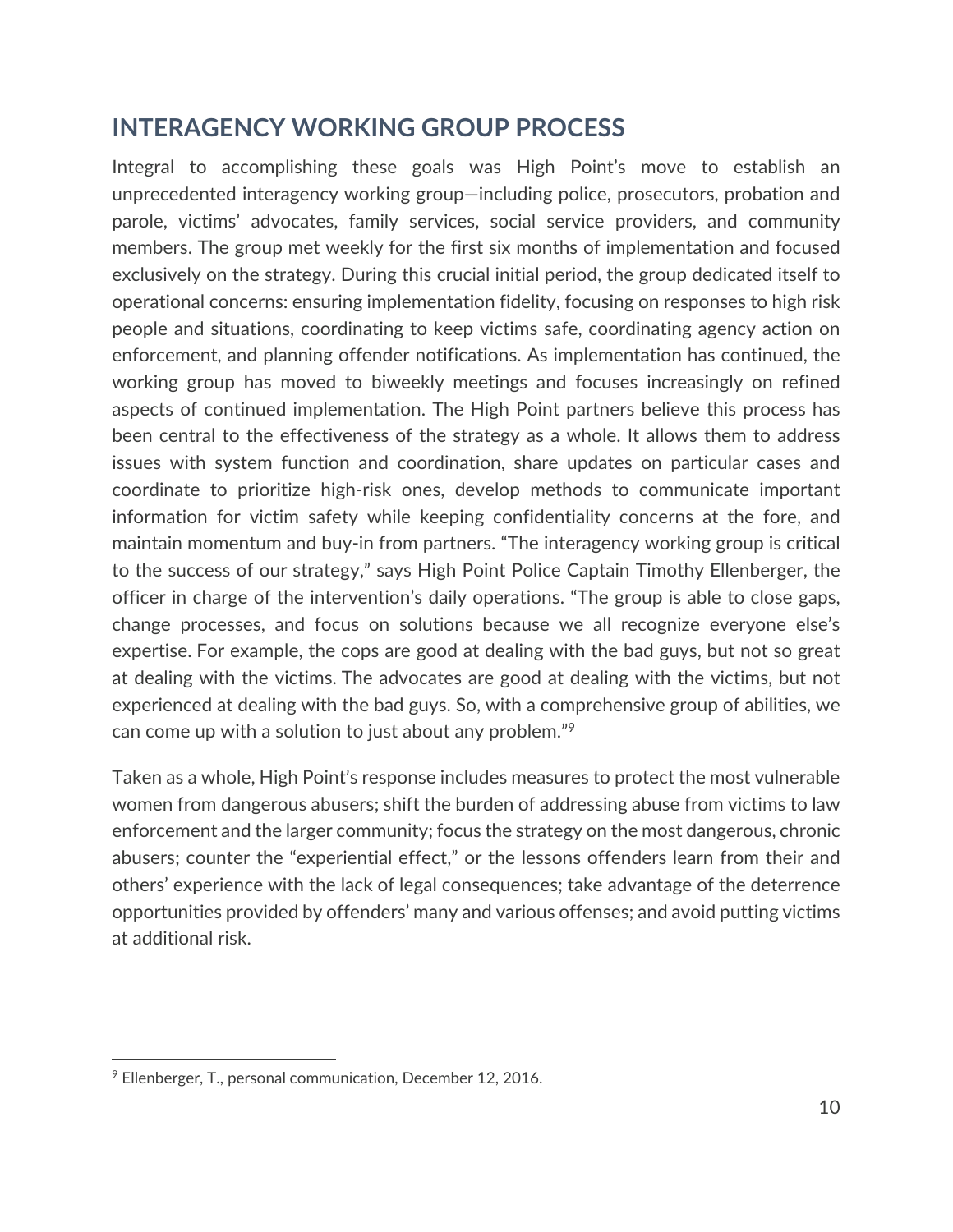## **RESULTS AND LESSONS FROM HIGH POINT**

The assessment of High Point's pilot has been extremely encouraging, showing changes in offender behavior and victim harm. The University of North Carolina Greensboro (UNCG) functioned as research partner throughout the implementation process and produced a report on the first years of implementation. That report found, most centrally, major reductions in intimate partner homicide. It also found reductions in reoffending among notified IPV offenders and city‐wide reductions in IPV calls for service and victim injuries.10 While the NIJ estimates recidivism rates as high as 80 percent among domestic violence offenders nationally<sup>11</sup>, the one year recidivism rates among those notified in High Point are 16.6 percent among D‐level offenders; 16 percent among C‐level offenders; and 16.7 percent among B-level offenders.<sup>12</sup>

The reduction in homicide has been dramatic: there were 17 in the five years prior to implementation (2004 to 2008) and three in the seven years since (2009-2016).<sup>13</sup> The first, an honor killing within a recent immigrant family, was arguably not IPV. The second was IPV within a couple passing through the city and staying in a local motel—i.e., they had not been exposed to High Point's new approach. The third involved a couple who had lived in High Point for a short period of time and had not been notified through the intervention or had previous IPV contact with HPPD.

At a lower, but still critical, level of seriousness, calls for service were reduced by 20 percent over three years<sup>14</sup> while the proportion of arrests where there was injury to the victim has decreased significantly: between 2011 and 2014, in the period since the first call‐in notification, reported victim injuries in High Point decreased from 66.8 percent of incidents to 47.3 percent.<sup>15</sup> IPV victims have reported satisfaction with the approach in

 <sup>10</sup> Sechrist, S. M. & Weil, J. D., 2014.

<sup>&</sup>lt;sup>11</sup>Klein, A.R. (2009, June). Practical implications of current domestic violence research: For law enforcement, prosecutors and judges (Special Report, NCJ 225722). Washington, DC: U.S. Department of Justice, National Institute of Justice.

<sup>12</sup> Sechrist, Weil, & Shelton, 2016 A.

<sup>13</sup> Sechrist, S.M., Weil, J.D.L., & Shelton T.L. (2016 B). *Evaluation of the Offender Focused Domestic Violence Initiative (OFDVI) in High Point, NC and Replication in Lexington, NC.* Final Report for Community Oriented Policing Services. Washington, DC: US Department of Justice.

<sup>14</sup> Sechrist, Weil, & Shelton, 2016 A.

<sup>15</sup> Sechrist, Weil, & Shelton, 2016 A.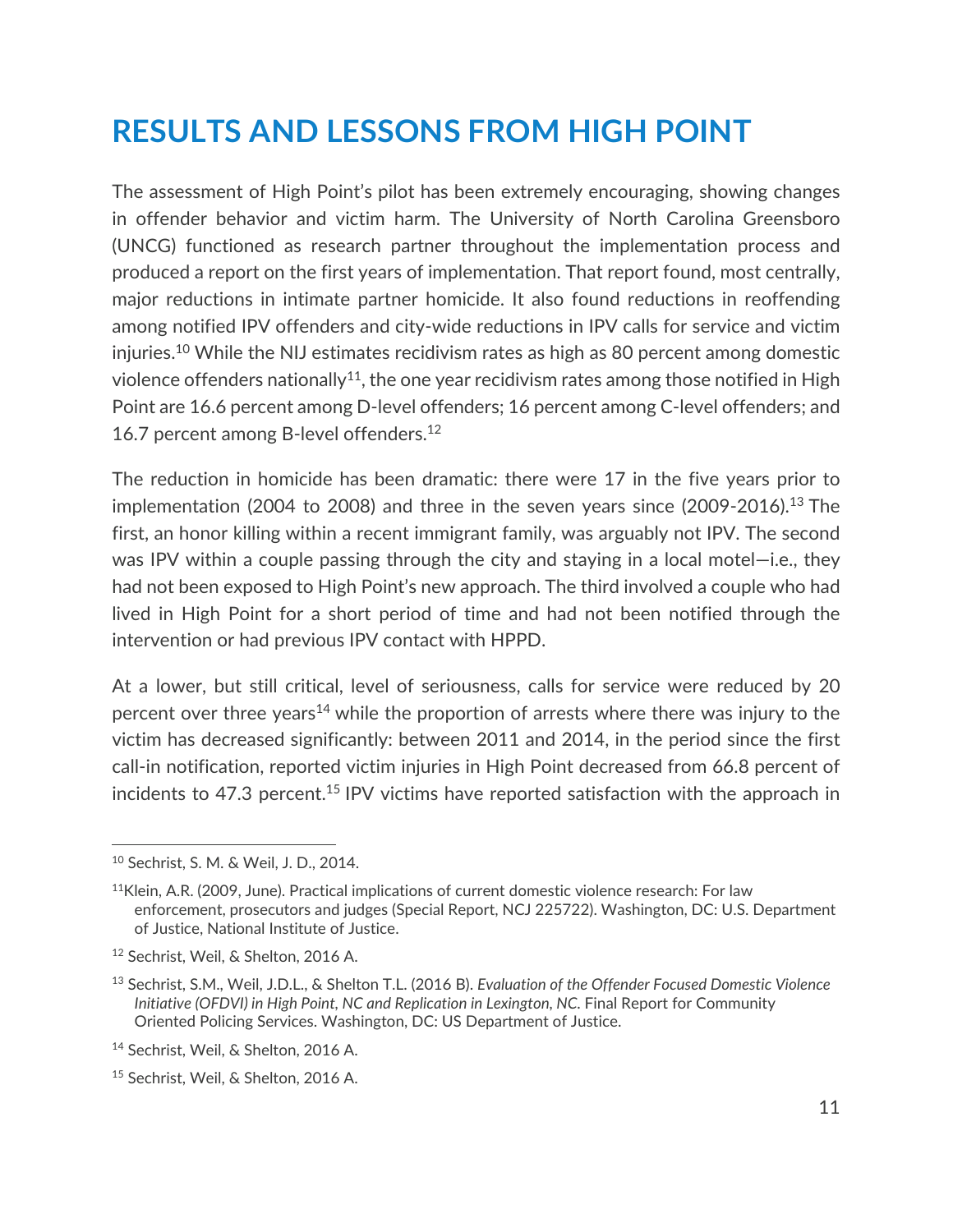High Point and both victims and the larger community have reported an increase in their trust that law enforcement will take action against IPV perpetrators. These figures suggest that the harm done to victims has decreased since the initiative's inception.

Beyond statistics demonstrating reductions in incidents related to IPV and enhanced victim safety, the IPVI strategy has helped facilitate a cultural shift in perceptions of IPV. "I do think that what we have done is a way to change every part of why domestic violence has persisted for my 30-year career," said former High Point Police Chief Marty Sumner. "The victims' attitude, the cops' attitude, the prosecutors, the judges, the victims' advocate, everybody who had any responsibility with domestic violence and victims, we have changed how they view it and now advocates are no longer reluctant to share things with law enforcement."<sup>16</sup> That progress has not gone unnoticed by victims, including a woman whose partner was addressed in an OFDVI replication in Lexington, NC. "Until Lt. Carter reached out to me I felt like I was screaming and no one could hear me. I now know that I do have a voice."17 These anecdotal shifts in attitude indicate a promising approach that has united essential partners from disparate backgrounds.

The results in High Point suggest an approach that holds great potential for other American cities seeking a new way to address serious IPV. As a result of the successful pilot implementation, NNSC was awarded a two‐year, \$1.6 million grant from the Department of Justice's Office on Violence Against Women (OVW) to support expanded implementation in three cities nationally and to make the underlying logic of the intervention available to both law enforcement and victim advocate communities. The National Network is encouraged by the early success of IPVI and believes the basic model provides a way forward to address this problem.

 <sup>16</sup> Sechrist, Weil, & Shelton, 2016 B.

<sup>17</sup> Sechrist, Weil, & Shelton, 2016 B.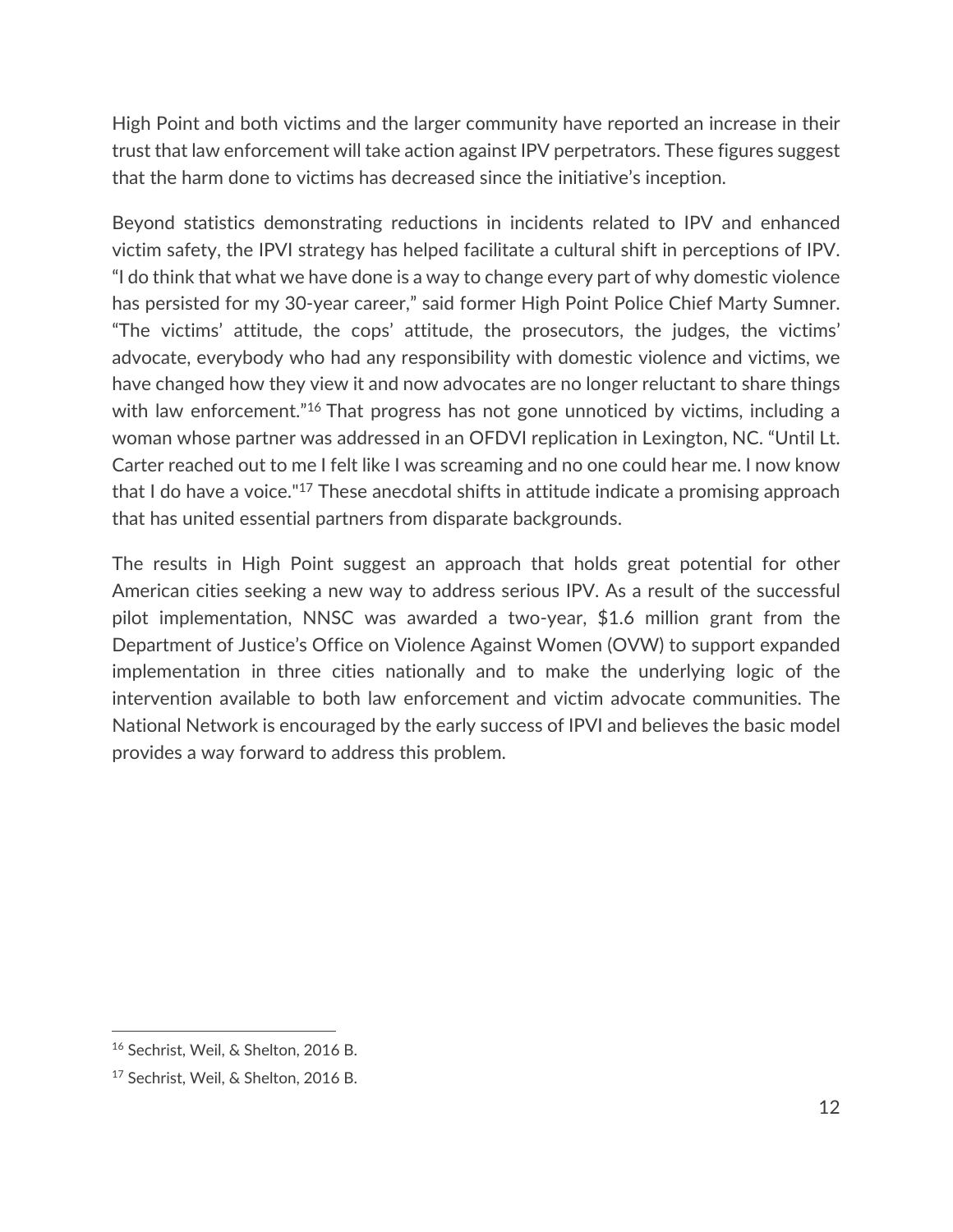## **APPENDIX**

### **APPENDIX A. NATIONAL NETWORK FOR SAFE COMMUNITIES PRINCIPLES**

**First do no harm.** Criminal justice is strong medicine: it can help, but applied too heavily or in the wrong way, it can hurt. It's now clear that too much incarceration; aggressive, disrespectful policing; and other missteps can damage individuals, families, and communities and undermine relationships between neighborhoods and law enforcement. Law enforcement should do its work in ways that do not cause that harm.

**Strengthen communities' capacity to prevent violence.** Community norms and actions – not law enforcement – do most of the work of crime control. Community members can establish expectations for nonviolence and intervene directly with the few people at the highest risk. Direct communication through "call-ins," "custom notifications," and other practical steps can focus and amplify community crime control. Using this approach strengthens neighborhoods and keeps people out of jail.

**Enhance legitimacy.** Most people obey the law because it's the right thing to do, not because they're afraid of being arrested. Even criminals follow the law most of the time. Communities need to see law enforcement, especially the police, as fair, respectful, and on their side. Police should conduct themselves in ways that model their caring and respect for the communities they serve. Where legitimacy goes up, crime goes down.

**Offer help to those who want it.** Many of the people at highest risk don't like how they're living and want a way out. Communities should meet them where they are and do everything possible to support them.

**Get deterrence right.** When law enforcement needs to act, it's usually best to let someone know that enforcement is coming, so they can step aside, rather than to arrest, prosecute, and incarcerate. The creative use of existing law, combined with direct communication with high-risk people, can make deterrence work and head off both violence and actual enforcement.

**Use enforcement strategically.** When arrest, prosecution, and incarceration are necessary, law enforcement should use them as sparingly and tactically as possible. Profligate enforcement can have terrible collateral consequences, alienate communities, and undermine legitimacy. Law enforcement should apply the minimum that is compatible with ensuring public safety.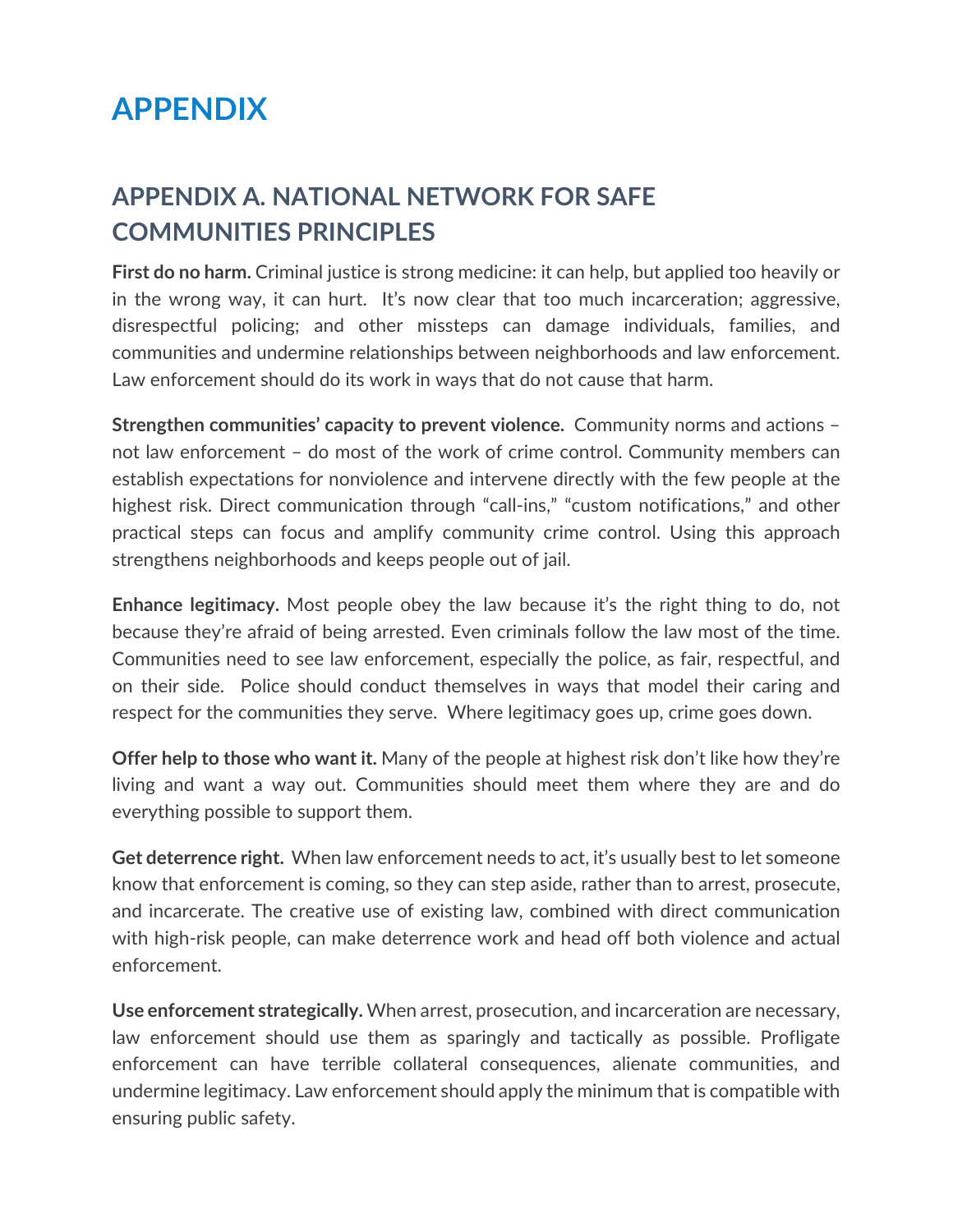#### **APPENDIX B. NATIONAL NETWORK BACKGROUND**

The National Network's principles have informed a variety of evidence‐based interventions, of which the Group Violence Intervention (GVI) is the most seasoned. First implemented in Boston as "Operation Ceasefire," the GVI produces rapid and substantial reductions in homicide and serious violence in America's most troubled communities by communicating directly with street groups. A long and growing record of impact makes it one of the most powerful responses available to address this core problem.<sup>18</sup> This work is spreading nationally and many of the cities that have seen historic violence reduction over the past few years—including Chicago, New Orleans, Oakland, and Stockton, CA—are using this strategy or its basic framework. Cities such as Detroit, Birmingham, and Kansas City have also begun to use the GVI with promising results.

Real progress has been made in addressing violent crime using the National Network's approach. That change has been driven by a deliberate set of ideas: that serious violent crime is driven by small numbers of exceptional offenders; that such offenders are responsive to clear signals from law enforcement; that some want to change their lives and will accept help in doing so; and that they will respect and comply with strong and clear community norms against violence.

This framework has also been used successfully to address overt drug markets through the Drug Market Intervention (DMI)<sup>19</sup>; individual violent offenders through "Chicago PSN"<sup>20</sup>; and a host of other problem areas, such as robbery and prison violence. The National Network has recently seen indications from prosecutors' offices nationally that they are open to contributing to violence prevention and reduction goals in accordance with the principles that underlie these strategies. Movement in this direction holds great potential to contribute to rapid and dramatic improvements in public safety and police‐ community relations.

<sup>18</sup> Braga, A. A., & Weisburd, D. L. (2012). The effects of "pulling levers" focused deterrence strategies on crime*. Campbell Systematic Reviews*.

<sup>19</sup> Braga, A. A., & Weisburd, D. L., 2012.

<sup>&</sup>lt;sup>20</sup> Papachristos, A. V., & Fagan, J. (2007, July). Attention felons: evaluating Project Safe Neighborhoods in Chicago. *Journal of Empirical Legal Studies, 4,*223–272.